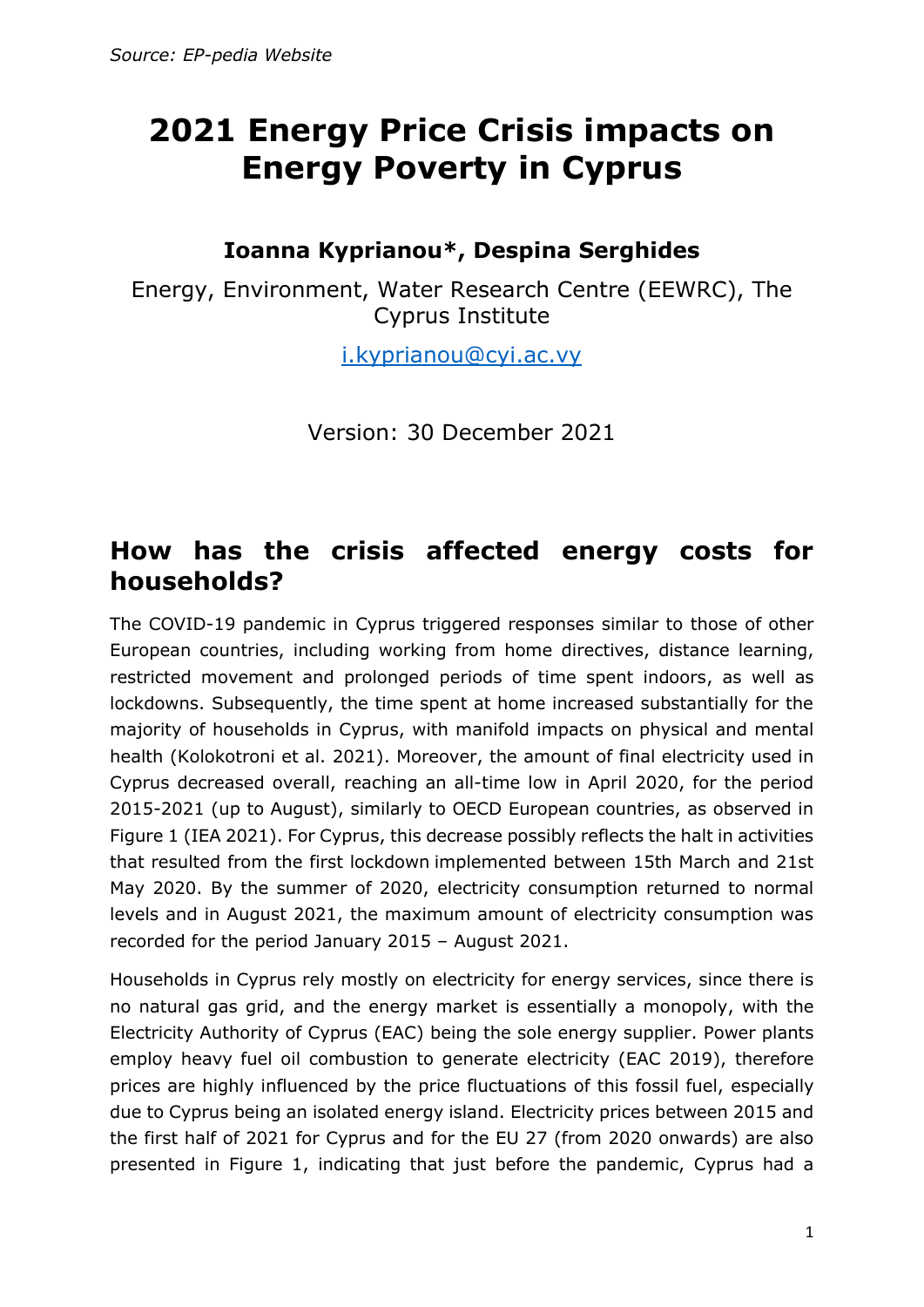higher electricity cost than the EU average. On the first half of 2020, prices were identical, but in the second half, the cost for household electricity in Cyprus decreased significantly, relative to the EU average. In fact, Cyprus was amongst the countries with the largest drops in electricity prices (Eurostat 2021a). This was a consequence of globally decreased prices for oil, as well as a 10% discount applied by the EAC on all electricity bills for a period of six months.



*Figure 1. Final electricity consumption in OECD Europe and Cyprus (left) and Electricity price for household consumers in Cyprus and EU 27 (right)* (IEA 2021; Eurostat 2021b)*.*

#### **What do we know on the current impacts in terms of energy poverty?**

The impacts of the public health and energy crises on energy poverty have not been assessed; all household consumers of electricity were granted a period of discounted energy during 2020. Consumers still have to pay their bills, however, the EAC examines how to best support low-income households and the ones with financial hardships on a case by case basis (Financial Mirror 2020). Although the decrease in electricity cost during 2020 was remarkable, prices are hiking in the second half of 2021. The cost of energy in November 2021 was at its highest since 2012, with a 90% increase from the previous November (Financial Mirror 2021). This is partly due to the once again increasing fossil fuel prices globally, but also due to higher costs of purchasing greenhouse gas emission rights by the State. Cyprus is one of the EU member states which has failed to reach renewable energy targets, and the population now has to bear the penalties on their energy bills. Moreover, with the new Green Deal, Cyprus' targets for 2030, outlined in the Integrated National Energy and Climate Plan in 2020, are already outdated (European Commission 2020; Mesimeris et al. 2020).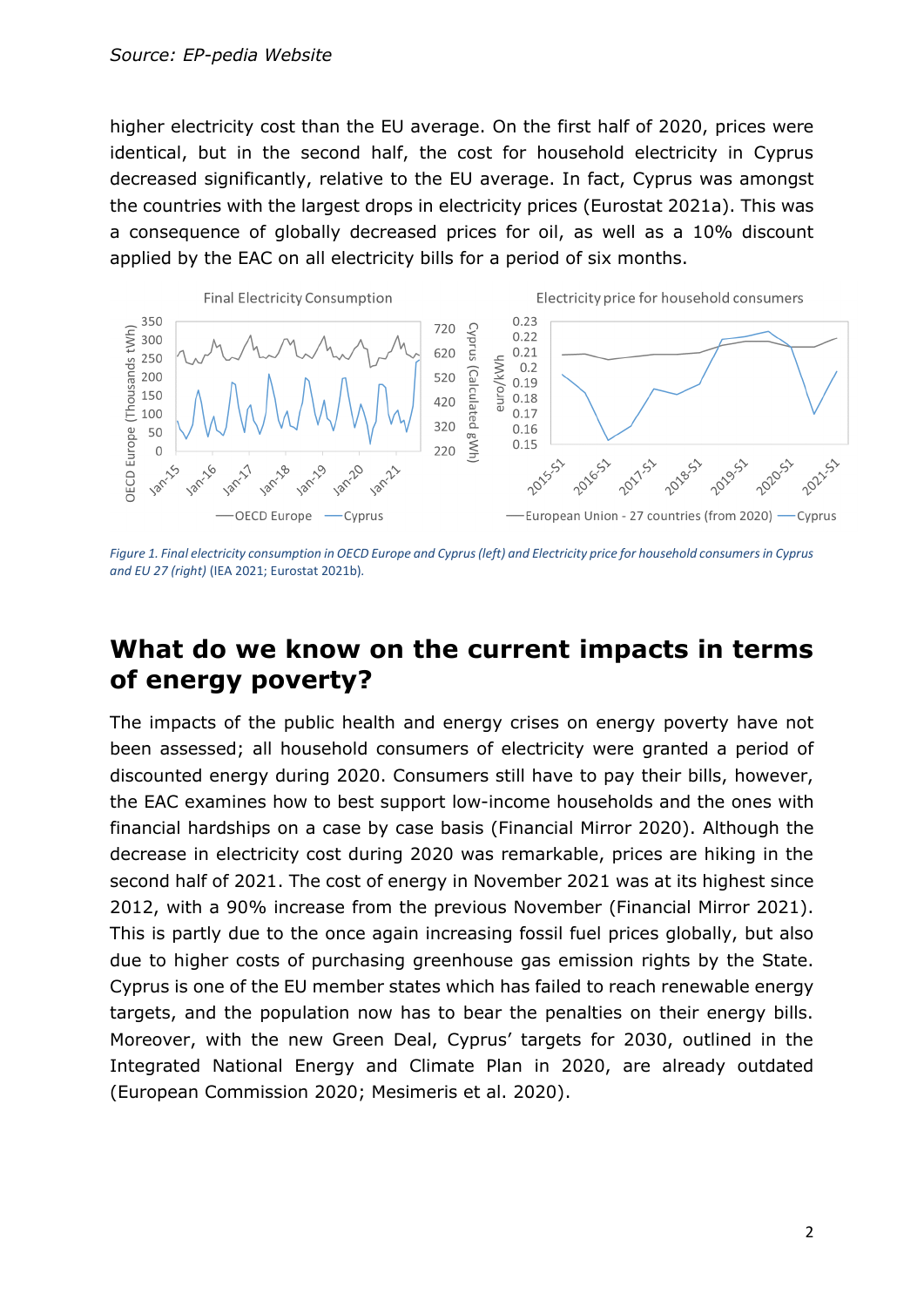### **What are the impacts on supply conditions and suppliers?**

The Electricity Authority of Cyprus (EAC), the sole electricity supplier, has implemented discounts on the price of energy at times and has decreased the Public Service Obligations (PSO) fee, which is used to fund the lower energy tariff applicable to vulnerable consumers (Marlies Hesselman et al. 2020). Due to the limited nature of the energy market, no large-scale changes have occurred in relation to contracts and supply conditions of electricity consumers. A Recovery and Resilience plan for 2021-2026 has been developed by the government, which includes strategic components for a green transition, the opening up of the electricity market and the introduction of competition, with consumers being able to choose between suppliers and contract types.

#### **Which policy responses have been implemented or debated?**

The discounted electricity bills of 2020 were applied by the EAC, which is an independent, profitable organisation, as a response to the COVID-19 crisis. Energy prices are now increasing at an alarming rate due to high costs related to GHG emission rights. The combined effects of the pandemic and this augmented energy cost have not been assessed, but as of November 2021, the government of Cyprus has reduced the VAT on electricity bills from 19% to 9%. This reduction is applied for a period of three months, in line with the European Commission's suggestions to tackle escalating energy bills and energy poverty. Vulnerable consumers are entitled further reduction, to 5%, for a period of six months (Charalambous 2021b). Although this is a temporary measure, opposing parties are calling for an indefinite reduction to a lower VAT rate (9%) for all households, something which has been vetoed by the President of the Republic (Charalambous 2021a). Moreover, vulnerable consumer groups, as stipulated by relevant legislation, are entitled to grants for replacement of old and energy inefficient home appliances under a new scheme, accepting applications until the end of 2022 (RES and Energy Conservation Fund 2021; MECIT 2015).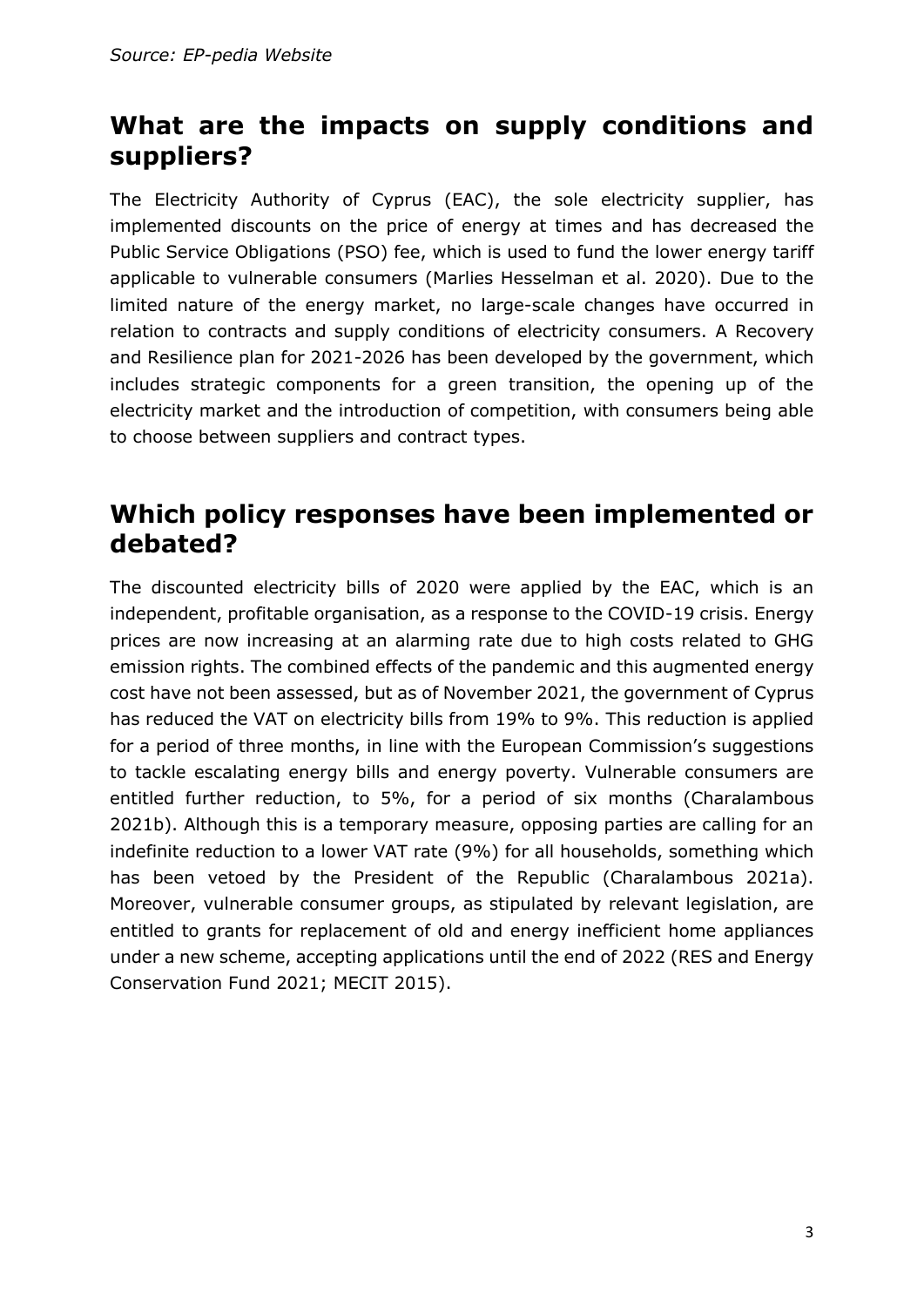### **To what extent have the energy poverty impacts of the crisis affected the national debate on energy poverty?**

The topic of energy poverty has been unusually highlighted in national strategic planning and in the responses of the government and the electricity supplier to the public health crisis. For instance, the Cyprus Recovery and Resilience plan emphasises the need to reduce water and energy bills and to improve the affordability of housing and living conditions, while improving the energy efficiency of the building stock (Republic of Cyprus 2021). Although the pandemic undoubtedly has a role in this integration of energy poverty in national policy plans, the EU has also emphasised the importance of detection and mitigation of energy poverty during the past two years. Therefore, the government's consideration of energy poverty may be a result of both COVID-19 and the EU's new Green Deal, especially since there has been no re-assessment of the current methodology for energy poverty detection in Cyprus, which has been criticised (Kyprianou and Serghides 2020).

## **Conclusion**

The public health crisis Cyprus has been facing since early 2020 has stirred manifold reactions from private and public entities. While Cyprus endures chronically high energy prices as a result of energy isolation, fossil fuel dependence and penalties from GHG emissions during critical periods, the entire population of this island was offered discounted energy as a temporary managing tool. While the reduced VAT measures are indeed intended as a temporary solution to the escalating energy prices, the Republic of Cyprus has currently no plans how to reach the required GHG emissions targets. Moreover, energy consumers in Cyprus have been locked in a monopoly with a sole electricity supplier (EAC) for decades; the enactment of the liberalisation of the energy market has been expected for years, and still is not within sight. On the one hand, for the time being, and for the foreseeable future, it seems like the population in Cyprus may be facing continual significant increases in energy bills, with no immediate relief. On the other hand, in times of need, energy consumers have been supported; either by the government, or by private entities. Due to this essential level of intermittent protection up to the second half of 2021, the energy crisis in Cyprus has been successfully moderated, but what follows is unpredictable.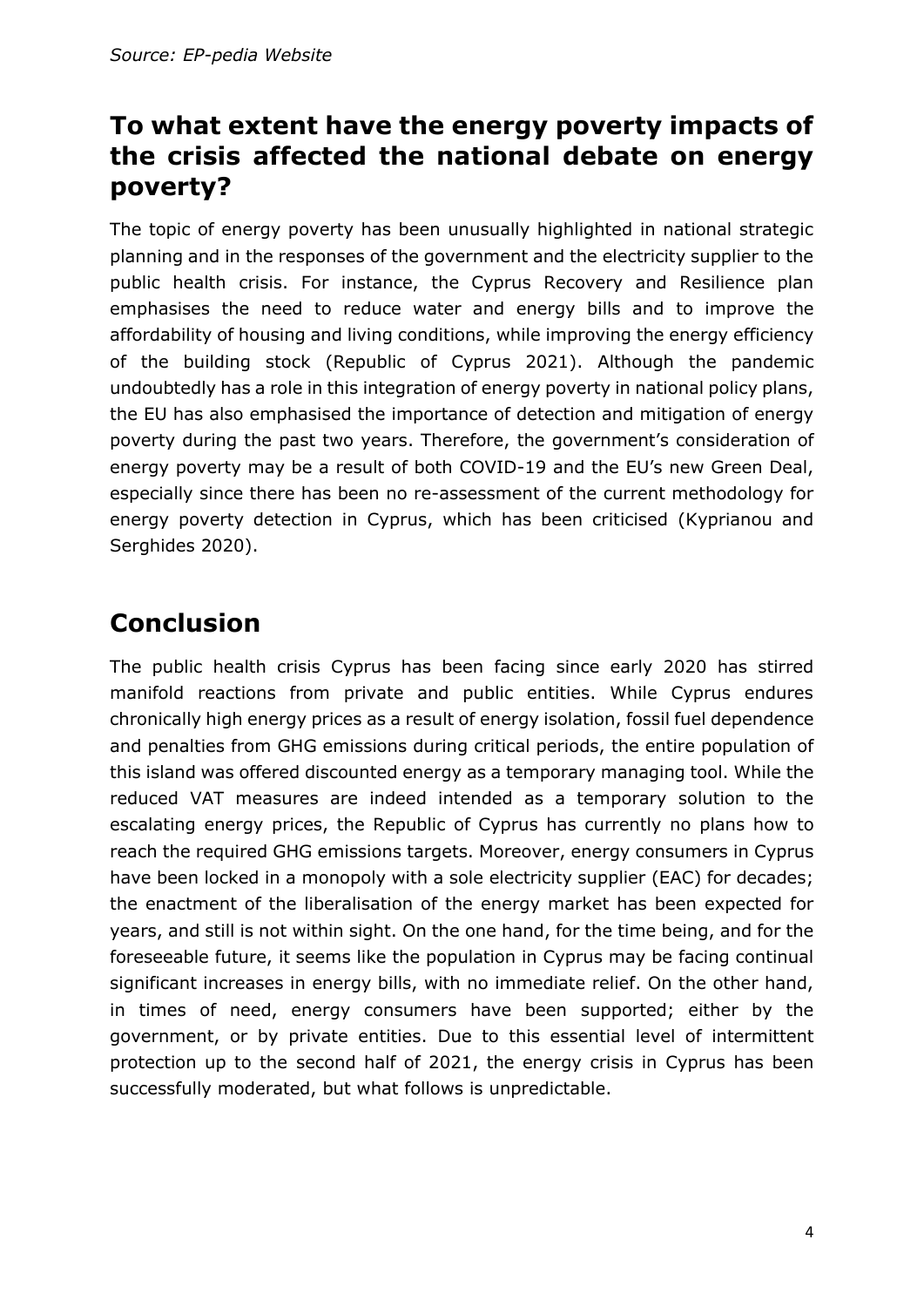#### **References**

Charalambous, Annie. 2021a. "Parties in New Dilemma Now That President Vetoed VAT on Electricity Bill ." In-Cyprus. 2021. https://incyprus.philenews.com/parties-in-dilemma-now-that-president-vetoed-vaton-electricity-bill/

———. 2021b. "Payment of Reduced Electricity Bills as of January 2022." 2021. https://in-cyprus.philenews.com/payment-of-reduced-electricity-bills-as-ofjanuary-2022/.

EAC. 2019. "Generation." 2019. https://www.eac.com.cy/EN/EAC/Operations/Pages/Generation.aspx.

European Commission. 2020. "Delivering the European Green Deal." 2020. https://ec.europa.eu/info/strategy/priorities-2019-2024/european-greendeal/delivering-european-green-deal\_en.

- Eurostat. 2021a. "Electricity Price Statistics ." Statistics Explained. 2021. https://ec.europa.eu/eurostat/statisticsexplained/index.php?title=Electricity\_price\_statistics#Electricity\_prices\_for household\_consumers.
- ———. 2021b. "Energy Statistics." 2021. https://ec.europa.eu/eurostat/web/energy/data/database.
- Financial Mirror. 2020. "COVID19: EAC Moves Services Online." 2020. https://www.financialmirror.com/2020/03/24/covid19-eac-moves-servicesonline/.

———. 2021. "Despite Discount, Electricity Prices at Decade-High." 2021. https://www.financialmirror.com/2021/11/09/despite-discount-electricityprices-at-decade-high/.

- IEA. 2021. "Monthly Electricity Statistics Data Product ." 2021. https://www.iea.org/data-and-statistics/data-product/monthly-electricitystatistics.
- Kolokotroni, Ourania, Maria C Mosquera, Annalisa Quattrocchi, Alexandros Heraclides, Christiana Demetriou, and Elena Philippou. 2021. "Lifestyle Habits of Adults during the COVID-19 Pandemic Lockdown in Cyprus: Evidence from a Cross-Sectional Study." https://doi.org/10.1186/s12889-021-10863-0.
- Kyprianou, Ioanna, and Despina Serghides. 2020. "Dealing with Energy Poverty in Cyprus – an Overview." *International Journal of Sustainable Energy* 39 (4): 308–20. https://doi.org/10.1080/14786451.2019.1699560.
- Marlies Hesselman, Anaïs Varo, Rachel Guyet, and Harriet Thomson. 2020. "Global Map of COVID-19 Household Energy Services Relief Measures." 2020. http://www.engager-energy.net/covid19/.
- MECIT. 2015. "Ministerial Order for Vulnerable Electricity Consumers 289/2015 (in Greek)." https://www.cera.org.cy/Templates/00001/data/nomothesia/ethniki/hlektris mos/Diatagmata/kdp2015\_289.pdf.
- Mesimeris, Theodolulos, Nicoletta Kythreotou, Melina Menelaou, Charalambos Rousos, Christina Karapitta-Zachariadou, George Partasides, Theodora Antoniou, et al. 2020. "Cyprus' Integrated National Energy and Climate Plan."